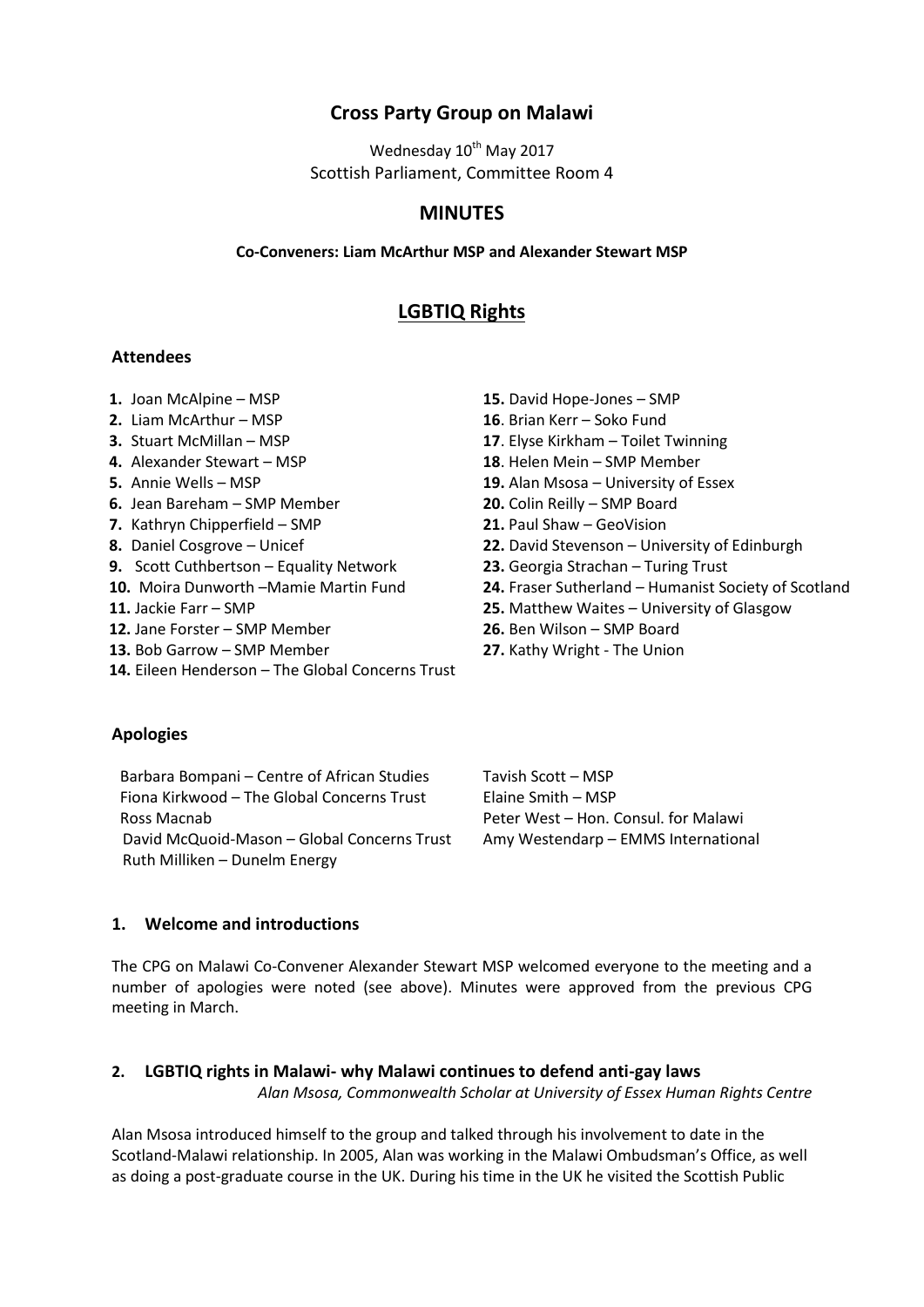Services Ombudsman and recognised that the Malawi and Scottish offices had much in common. Alan facilitated cooperation between the two ombudsman offices under the Malawi-Scotland Cooperation Agreement, which was signed that year. The cooperation between the two ombudsmen exists to date.

Alan is currently completing a PhD at the University of Essex, on the societal and institutional factors that influence the persecution of LGBTIQ people in Malawi. In 2009 a gay couple were arrested in Malawi. The couple were subjected to inhumane psychiatric tests and sentenced to 14 years in prison. It was after this case that the Parliament started discussing homosexuality and the issue came into the public sphere. In 2011, the Parliament passed an amendment to make indecent practice between females illegal as well, ostensibly for reasons of gender equality. There is evidence the existing laws have broad popular support in Malawi. One study claimed to find that 94% of Malawians are uncomfortable having a homosexual neighbour. This data is from an Afrobarometer report from 2014, which you can [view here.](http://afrobarometer.org/blogs/one-graph-shows-biggest-threat-lgbt-rights-malawi) Alan questioned this study, commenting that the precise wording of the question may have caused some cultural/linguistic confusion. The national HIV policy does however recognise the need to review the laws that criminalise same sex relations.

Alan has been researching why some Malawians seem to be against LGBTIQ rights. There is an idea that LGBT is "not African" and "un-Malawian". As part of Alan's research, he interviewed 44 LGBTIQ Malawians to document the impact of persecution in their daily lives.

In 2008 there was another headline over a same-sex wedding at the launch of a gay rights movement. The narrative was different; it did not trigger the same reaction as in 2009 where the headline incited outrage. The idea that Malawians cannot co-exist with LGBT people is a recent phenomenon, since 2009. The local language has influenced how homosexuality is described. In Malawi there is not a direct translation for homosexuality and human rights. Human rights can mean rebellion. The word homosexuality speaks to sex between men and can be confused with sex with a minor or non-consensual sex. We should not take for granted that meanings and terminology are understood universally.

Alan is encouraging other Malawians to become interested in LGBTIQ rights; he cannot find research from other Malawians. There is one major LGBT movement in Malawi trying to build capacity. Alan asked how local organisations can engage internationally. How can development assistance integrate LGBT rights?

## **3. Scotland's role in supporting equality and working in partnership with Malawi** *Scott Cuthbertson, Development Manager at Equality Network*

Equality Network (EN) has been developing a relationship with an LGBTI organisation in Lilongwe called Centre for the Development of People (CEDEP). They are developing a partnership project to develop relationships between countries on LGBT rights and share experiences and learning. Outreach to rural communities is not good in Scotland compared to Malawi; there is plenty to learn from both countries. It is challenging to develop a partnership in this area due to our colonial history and the fact that it was Britain who initially created many of the laws that still exist in Malawi.

Most of CEDEP's funding comes from HIV work due to a lack of funding for human rights projects. Funding is also a challenge in Scotland, for example EN is too large for the Scottish Government's Small Grants Programme, but they feel they do not have the capacity to apply for the Malawi Development Programme. There is funding available but typically not for international projects, EN is currently looking at crowd funding options.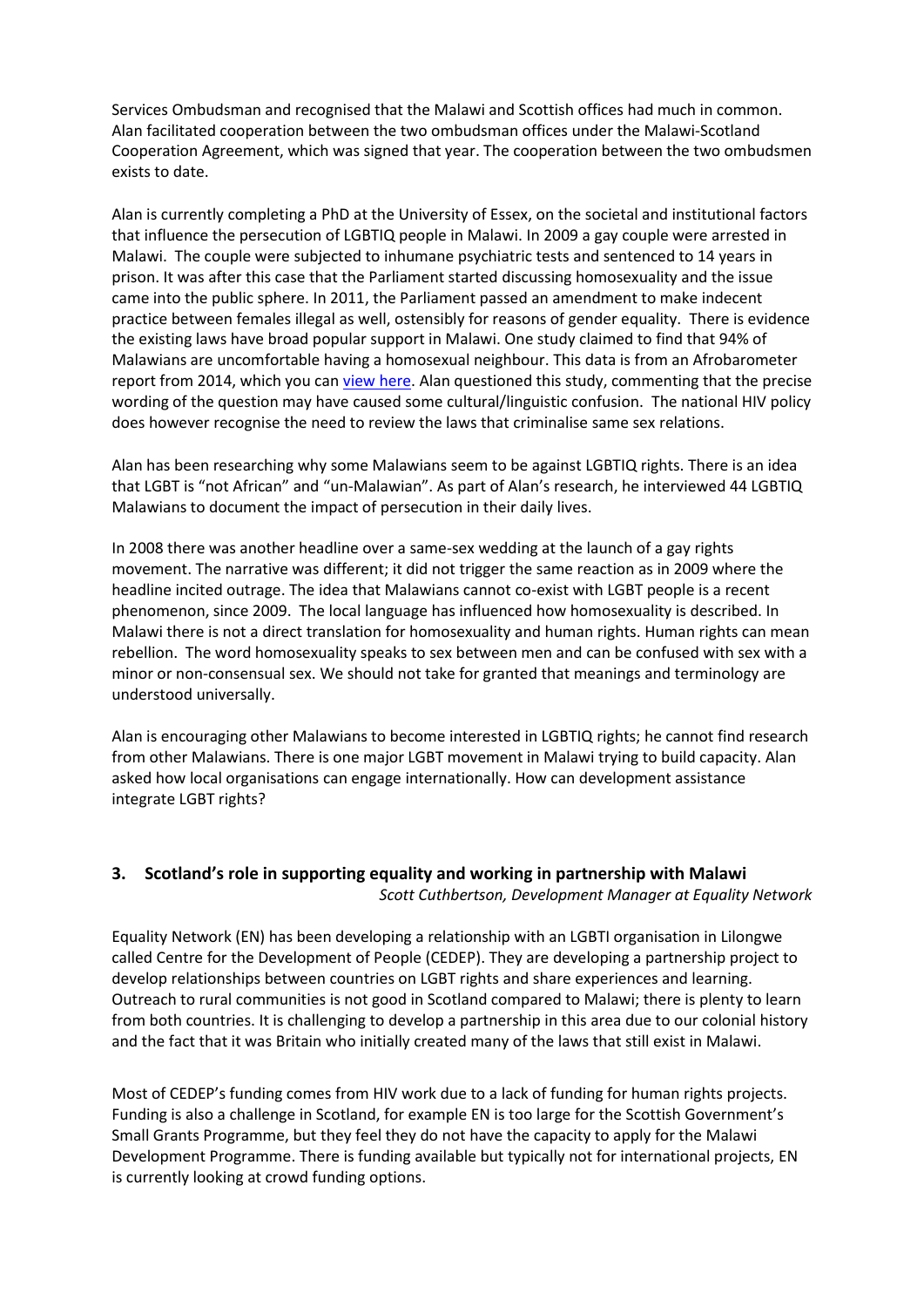EN and CEDEP carried out a small pilot project which included developing a booklet for LGBT Malawians about their rights, what support is/isn't available and how to access it. The pilot also included human rights workshops and a training manual for law enforcement.

EN was part of collaborations to bring LGBT people over for the Commonwealth Games which included a same sex kiss at the opening ceremony that went viral on social media. EN surveys have shown that international solidarity is a priority for its members.

## **4. Advancement of human rights for LGBTI people in Malawi and strategies for change**

## *Dr Matthew Waites, Senior Lecturer in Sociology at the University of Glasgow*

Matthew directed the attendees to a book he co-authored with Corrinne Lennox in 2013, called 'Human Rights, Sexual Orientation and Gender Identity in the Commonwealth: Struggles for Decriminalisation and Change'. The book is open access and can be viewed online. Chapter 13 by Undule Mwakasungula specifically covers the LGBT situation in Malawi. The opening paragraph of Chapter 13 states that 'In the case of Malawi, much of the revulsion to homosexuality can be traced to it colonial past".

#### [Click here to view the book >>](http://commonwealth.sas.ac.uk/resources/publications/house-publications/lgbt-rights-commonwealth)

#### [Click here to view chapter 13 >>](http://sas-space.sas.ac.uk/4824/9/13Mwakasungula_LGBTMalawiActivist.pdf)

The way human rights are interpreted is important; they need to be translated to local understandings. The international responses to the 2009 gay arrest played into the furore in Malawi. There needs to be sensitivity and careful international responses, framed in terms of homosexuality not in terms of gender politics.

The Bill of Rights in Malawi includes section 20, Equality, which states that 'Discrimination of persons in any form is prohibited and all persons are, under any law, guaranteed equal and effective protection against discrimination on grounds of race, colour, sex…… or other status'. The inclusion of 'other status' enables new categories to be added. Section 21, Privacy, also states that 'Every person shall have the right to personal privacy'.

There are several sections of the penal code in Malawi that do criminalize LGBT people:

Section 153- Unnatural offences (14 year prison term)

Section154- Attempt to commit unnatural offences (7 year prison term)

Section 156- Indecent practice between males (5 year prison term)

Section 137A- Indecent practice between females (5 year prison term)

In Mozambique in 2015, decriminalisation occurred through Parliament and the entire penal code was reformed. In Botswana, legislation created non-discrimination in relation to employment, this happened through health arguments and low key lobbying.

There are two human rights organisations in Malawi that have led initiatives on LGBT rights:

- Centre for the Development of People (CEDEP)
- Centre for Human Rights and Rehabilitation (CHRR)